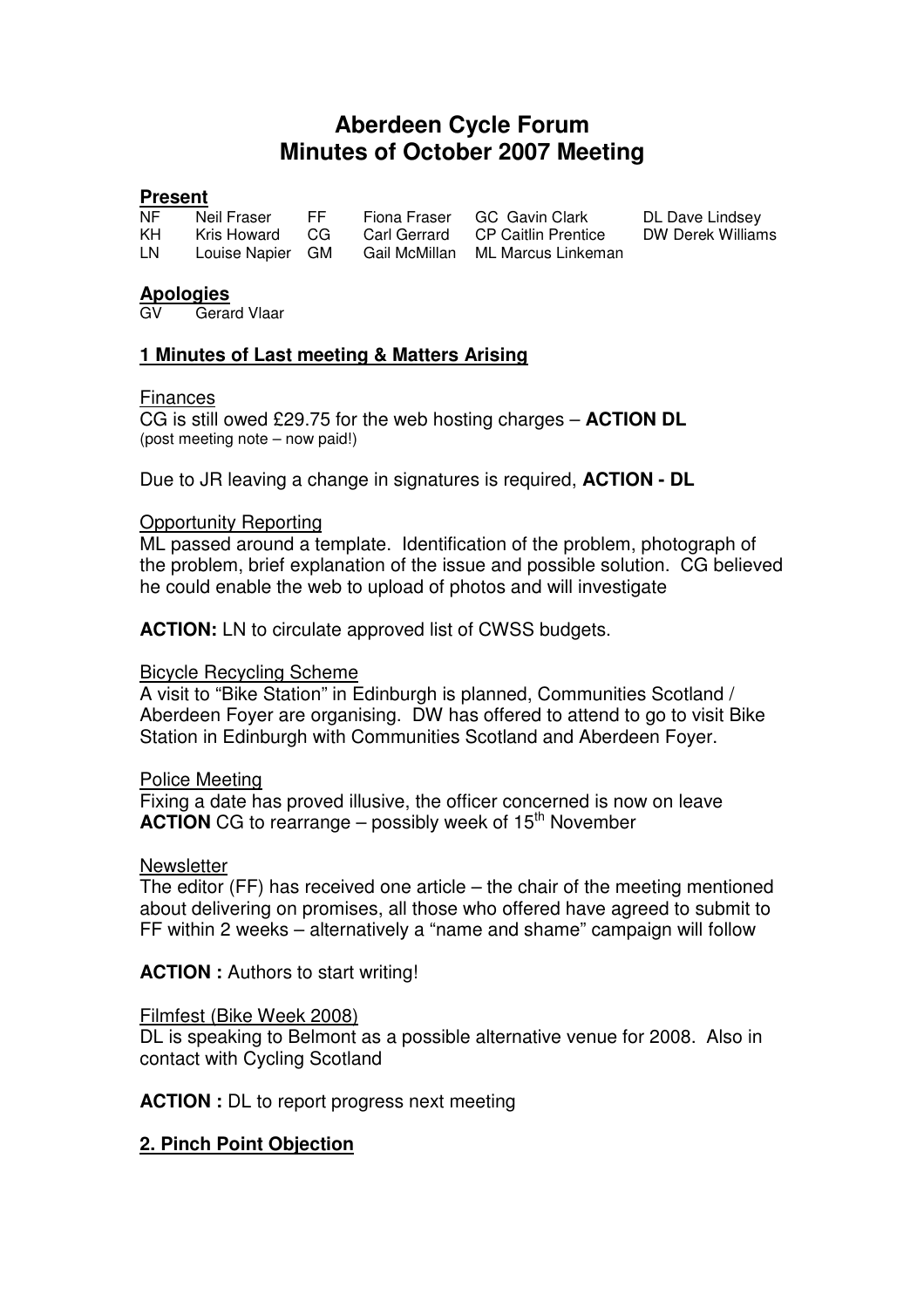DW and FF attended the Policy & Strategy Committee that afternoon and made a presentation to the Committee. Members were presented with three options by roads officers

- 1 Business as usual / do nothing
- 2 Minimum 1.5 width lane with red tarmac through the lane
- 3 No new islands at all within the city

The Committee went for the middle ground i.e. optiopn 2 – and agreed to put in cycle facilities at all the traffic islands around the City (including existing ones). This will then go to the Area Committees and there will be a fresh look at proposals for traffic islands.

Discussed and generally seen as a positive outcome – for the first time city council policy has changed as a result of cyclists concerns.

**ACTION:** CG to write a small piece for the web site

## **3 Cycle Parking Update**

CG spoke to Transition Extreme – who have written to their architect and get stands installed.

Given the lack of progress we are making with a number of individuals decided to write a "name and shame" press release covering:

Culter Medical Practice, Hazelhead Park (City Council) and Beach Boulevard Retail Park Park.

**ACTION:** CG to write and circulate for comments

DC wrote to Railway Station and has not yet had a reply. Action: DC to send to CF for the file store.

#### **4 ACF Awards 2007**

Discussion on the developing of a online "ACF Awards" online to award the "good and the bad" for cycling in the city in 2007 (cheap publicity if the press will run with it) over 2007. Decided to postpones until next year.

#### **5. Consultations and responses**

Aberdeen Airport Access: ACF asked by consultants on cycle access to Airport by BAA (Airport Operators) and associated traffic congestion.

ACTION: JR to send a response regarding the current cycling facilities and more general ground transport options to the airport.

http://www.aberdeencycleforum.org.uk/index.php?pf=news.php&nid=45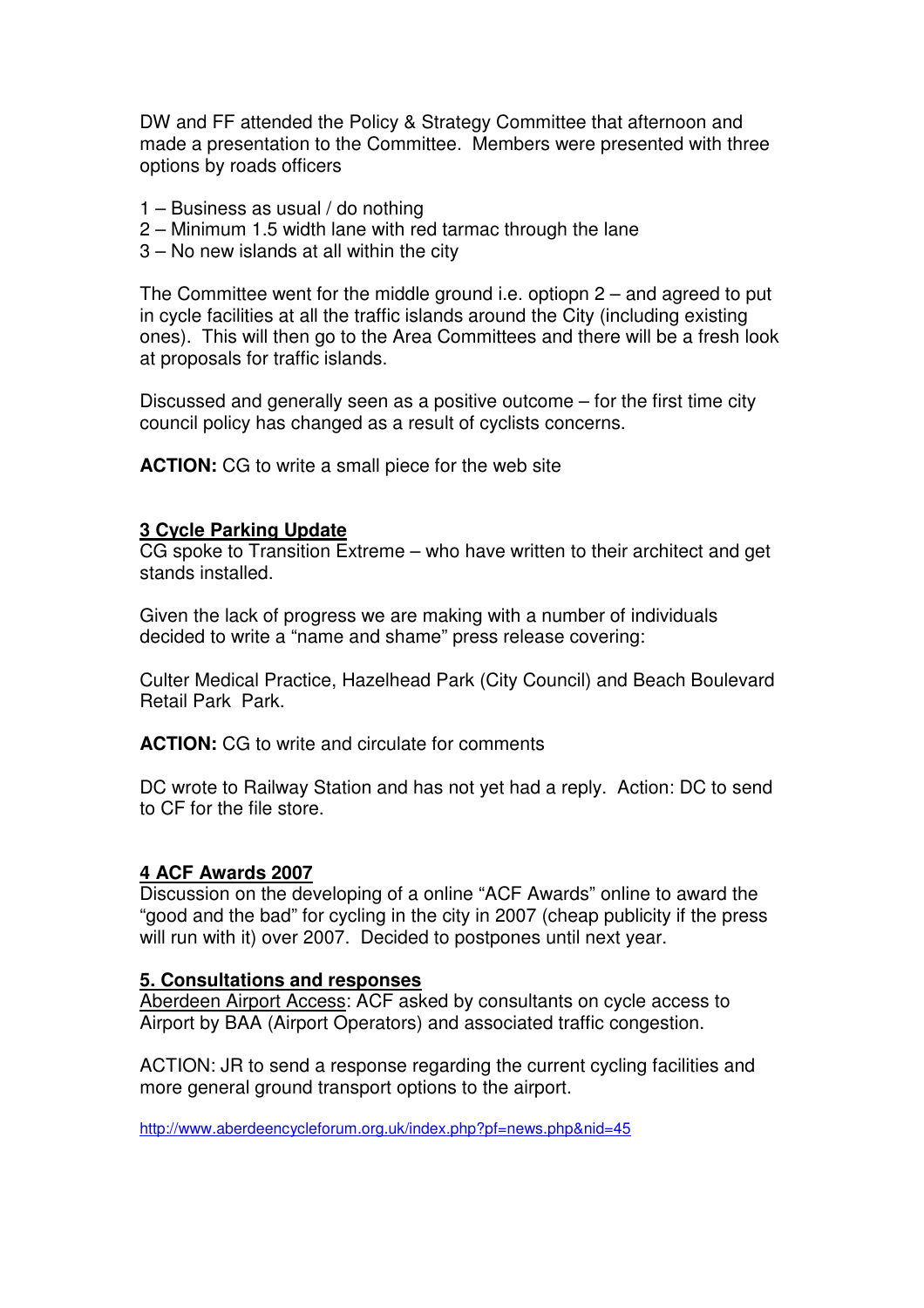George Street CPZ: (CPZ=Congestion Parking Zone) Generally seen as supportive as discourage car travel to the city centre. DW has replied.

Kingswells – Bucksburn: Consultants would like to meet to discuss the route and standard of the route. Volunteers: FF, NF, DL and CG **ACTION:** LN to arrange a meeting

# Aberdeen – Westhill

Work has started – contractor on site however an issue has been detected. Discussed at meeting and was decided route must now go along side road on Queens Road and links to crossings on Queens Road rather than "improved" with lampposts in the middle.

# **6. Proposal 'Cycle Aberdeen 2009**'

We need a high profile event to market with sufficient time for the Council to come on board (hence 2009!). As an example each month we would have an event. E.g. April – launch Cycle Aberdeen. Close off Belmont Street – Cycle information stalls and trial cycles, etc. May – Launch a family cycle route (e.g. beach cycle route). June is Bike Week. July/August – International Youth Festival link. September – In Town Without My Car Day. Lead commuter cyclists from Park & Ride at Kingswells…. Other suggestions were duatholon (cycling and running), Commuter Challenge, Road Race, Park & Cycle, Cycle Calendar.

**ACTION :** For discussion next meeting

# **7. Proposed meeting with Nestrans**

It is 12 months since we last met with Nestrans and there have been significant road changes. Amongst other items there is a need to encourage Nestrans market the Westhill-Kingswells route (they have paid for it)

**ACTION:** DW to arrange meeting. Volunteers to attend FF, NF, ML, DL, KH, DC.

# **8. AOB**

# Aberdeen University

CP indicated an embryonic scheme starting at the university "bike library" check out bikes the same as books at the library.

# AWPR:

A response to our submission has been received, it does not answer any of the issues we have raised – but does ask if we want to withdraw our submission!

**ACTION:** GC agreed to send a response on behalf of ACF.

# Bike Buddy:

DW updated ACF – someone is wanting to cycle from Great Western Road to the University and would like a Bike Buddy. DW feels that we should offer a